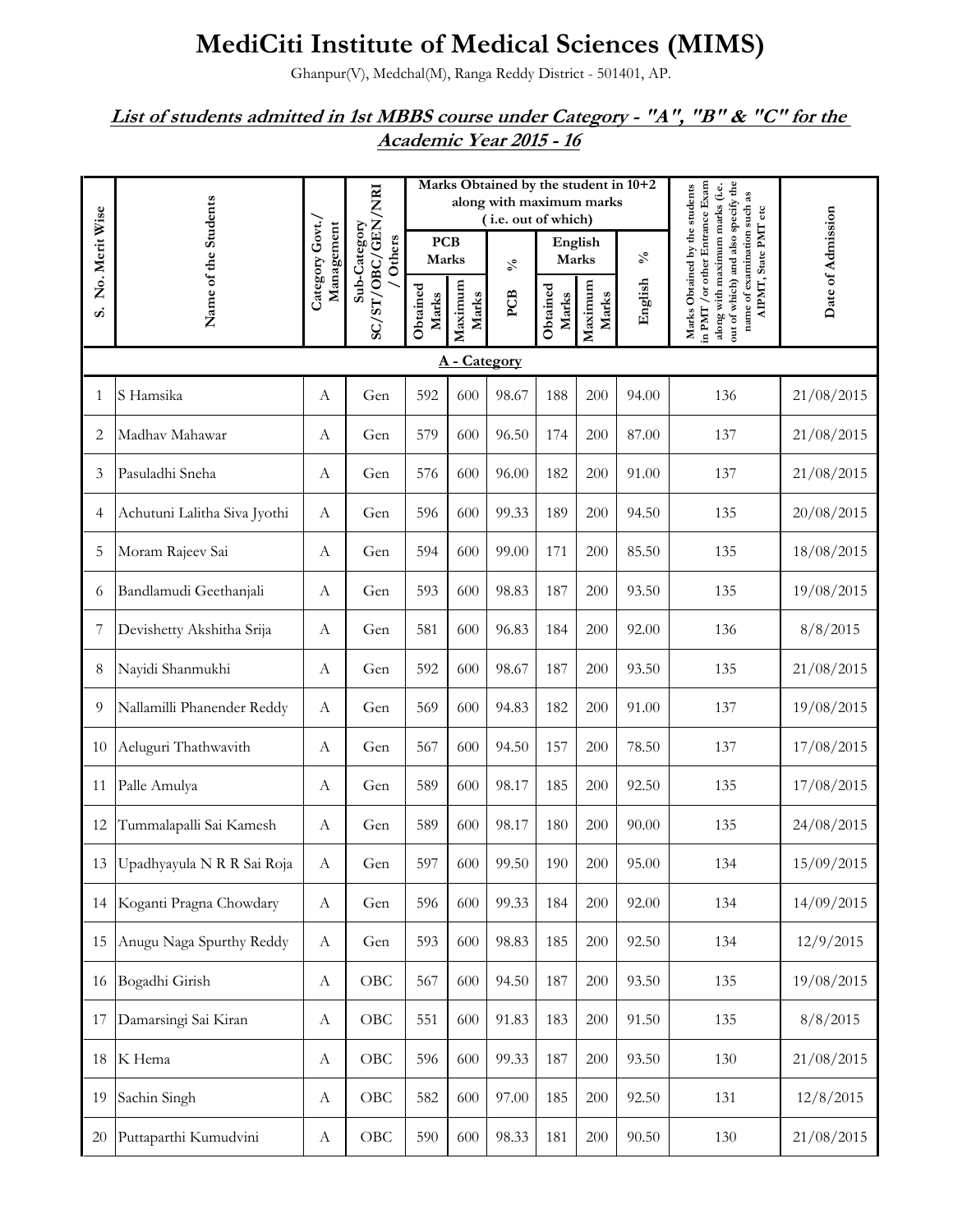| 21                                   | Talluri Mounika              | А                | OBC                 | 597 | 600 | 99.50 | 182 | 200 | 91.00 | 129 | 19/08/2015 |
|--------------------------------------|------------------------------|------------------|---------------------|-----|-----|-------|-----|-----|-------|-----|------------|
| 22                                   | Medishetty Abhigna           | А                | OBC                 | 592 | 600 | 98.67 | 186 | 200 | 93.00 | 129 | 20/08/2015 |
| 23                                   | Ballne Sai Kiran Goud        | А                | OBC                 | 590 | 600 | 98.33 | 186 | 200 | 93.00 | 129 | 22/08/2015 |
| 24                                   | Cholleti Sri Likhitha        | А                | OBC                 | 567 | 600 | 94.50 | 189 | 200 | 94.50 | 131 | 21/08/2015 |
| 25                                   | Kadari Meghana Yadav         | А                | OBC                 | 578 | 600 | 96.33 | 182 | 200 | 91.00 | 130 | 20/08/2015 |
| 26                                   | Patil Sai Vishal             | А                | OBC                 | 566 | 600 | 94.33 | 182 | 200 | 91.00 | 131 | 18/09/2015 |
| 27                                   | Fahemeena Faiz               | A                | OBC                 | 591 | 600 | 98.50 | 188 | 200 | 94.00 | 126 | 21/08/2015 |
| 28                                   | Faiz Fathima Shaik           | А                | OBC                 | 588 | 600 | 98.00 | 186 | 200 | 93.00 | 125 | 12/9/2015  |
| 29                                   | Y S Nand Kishore Goud        | A                | OBC                 | 473 | 600 | 78.83 | 151 | 200 | 75.50 | 71  | 30/09/2015 |
| 30                                   | Ramineni Mounika             | А                | OBC                 | 574 | 600 | 95.67 | 180 | 200 | 90.00 | 120 | 21/08/2015 |
| 31                                   | Mushke Ramakrishna           | А                | OBC                 | 585 | 600 | 97.50 | 183 | 200 | 91.50 | 118 | 23/09/2015 |
| 32                                   | Ujjetula Shyam               | A                | OBC                 | 584 | 600 | 97.33 | 190 | 200 | 95.00 | 115 | 24/08/2015 |
| 33                                   | Voruganti Nikhil Kumar       | A                | OBC                 | 568 | 600 | 94.67 | 175 | 200 | 87.50 | 116 | 16/09/2015 |
| 34                                   | Lakshmipuram Sneha Spandar   | $\boldsymbol{A}$ | $\operatorname{ST}$ | 588 | 600 | 98.00 | 187 | 200 | 93.50 | 114 | 17/08/2015 |
| 35                                   | Polavarapu Sudheera          | А                | Gen                 | 598 | 600 | 99.67 | 187 | 200 | 93.50 | 139 | 31/07/2015 |
| 36                                   | K Suresh                     | А                | SC                  | 561 | 600 | 93.50 | 182 | 200 | 91.00 | 112 | 17/08/2015 |
| 37                                   | Sheasam Deepankar            | А                | <b>SC</b>           | 545 | 600 | 90.83 | 177 | 200 | 88.50 | 113 | 18/09/2015 |
| 38                                   | Madhukar Shubhangi           | A                | SC                  | 562 | 600 | 93.67 | 178 | 200 | 89.00 | 111 | 8/8/2015   |
| 39                                   | Giddi Srinivasa Prashanth    | A                | SC                  | 574 | 600 | 95.67 | 179 | 200 | 89.50 | 109 | 19/08/2015 |
| 40                                   | Panga Manisha Kiran          | A                | SC                  | 515 | 600 | 85.83 | 171 | 200 | 85.50 | 114 | 8/8/2015   |
| 41                                   | Meghana G                    | А                | SC                  | 263 | 300 | 87.67 | 95  | 100 | 95.00 | 113 | 19/08/2015 |
| 42                                   | Chadalawada Krishna Chaitany | A                | Gen                 | 591 | 600 | 98.50 | 174 | 200 | 87.00 | 138 | 17/08/2015 |
| 43                                   | Macharla Shekina Phoebe      | $\boldsymbol{A}$ | SC                  | 456 | 600 | 76.00 | 168 | 200 | 84.00 | 117 | 25/09/2015 |
| 44                                   | Aarthi Kalantri              | A                | Gen                 | 585 | 600 | 97.50 | 187 | 200 | 93.50 | 138 | 20/08/2015 |
| 45                                   | Syed Sultan Hussain          | А                | Gen                 | 591 | 600 | 98.50 | 186 | 200 | 93.00 | 137 | 24/08/2015 |
| 46                                   | Kora Mahesh                  | A                | Gen                 | 578 | 600 | 96.33 | 176 | 200 | 88.00 | 138 | 22/08/2015 |
| 47                                   | Bana Mary Manishaa           | А                | Gen                 | 599 | 600 | 99.83 | 191 | 200 | 95.50 | 136 | 25/08/2015 |
| 48                                   | Tippabhotla Sai Rama Apoorv  | A                | Gen                 | 597 | 600 | 99.50 | 180 | 200 | 90.00 | 136 | 21/08/2015 |
| 49                                   | Manne Soubhagya              | A                | Gen                 | 585 | 600 | 97.50 | 177 | 200 | 88.50 | 137 | 17/08/2015 |
| <b>B</b> - Category Management Quota |                              |                  |                     |     |     |       |     |     |       |     |            |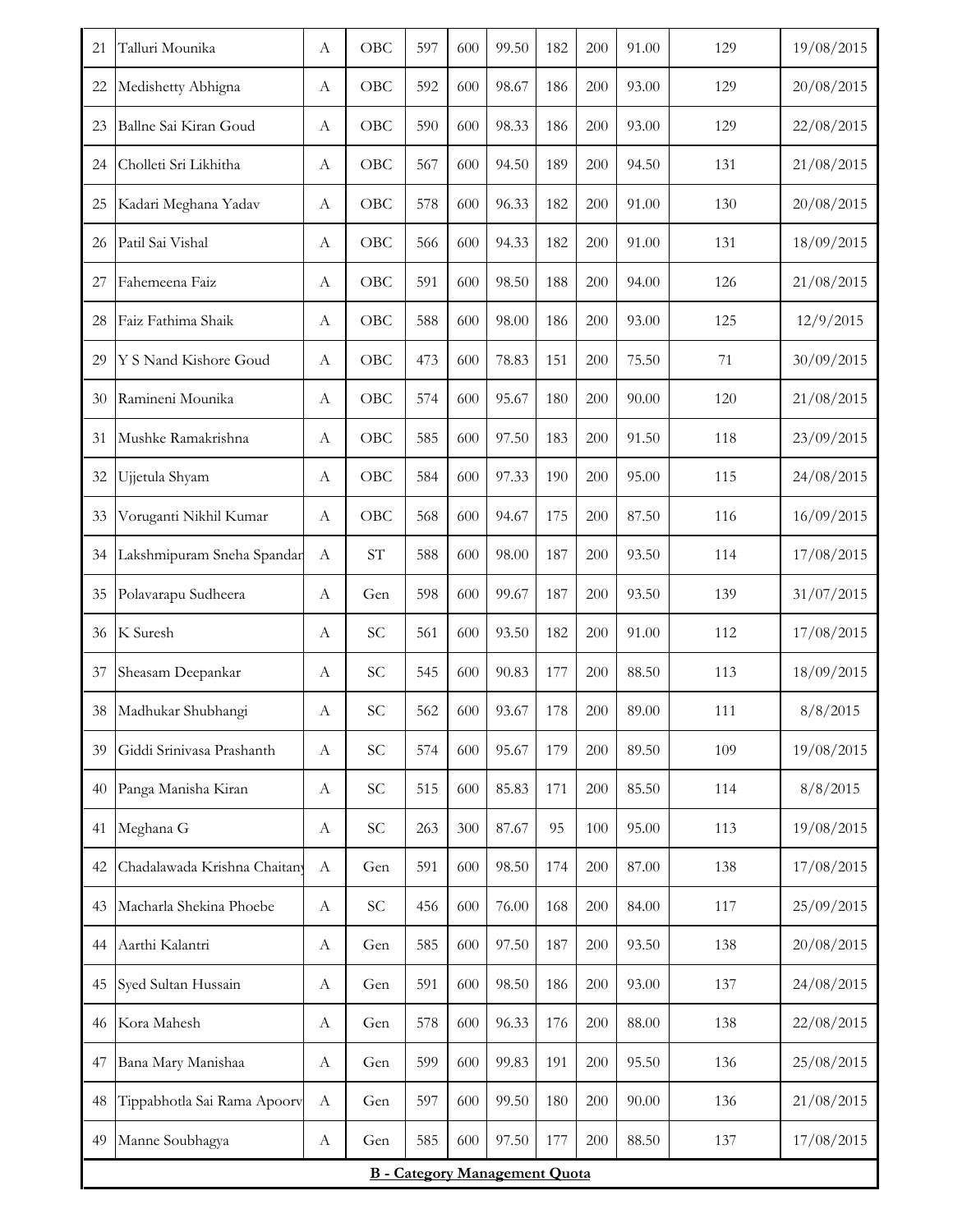| Meghana challa<br>54.33<br>73.00<br>29/09/2015<br>B<br>Gen<br>163<br>300<br>73<br>100<br>59<br>51<br>Reddiboina Bala Praneeth Kur<br>$\, {\bf B}$<br>OBC<br>79.33<br>1/9/2015<br>476<br>600<br>153<br>200<br>76.50<br>118<br>52<br>V S Haindavi<br>7/9/2015<br>53<br>B<br>580<br>600<br>96.67<br>181<br>200<br>90.50<br>122<br>Gen<br>S Sriya<br>$87\,$<br>29/09/2015<br>54<br>B<br>Gen<br>565<br>600<br>94.17<br>181<br>200<br>90.50<br>Merla Pravalika<br>588<br>600<br>98.00<br>182<br>5/9/2015<br>55<br>B<br>200<br>91.00<br>120<br>Gen<br>56 Mudireddy Bindu Bhavani<br>OBC<br>579<br>29/08/2015<br>B<br>600<br>96.50<br>186<br>200<br>93.00<br>120<br>Madhu Bharadia<br>$\bf{B}$<br>575<br>600<br>95.83<br>181<br>27/08/2015<br>57<br>Gen<br>200<br>90.50<br>116<br>585<br>600<br>97.50<br>58<br>Gaddam Prerana Reddy<br>B<br>Gen<br>178<br>200<br>89.00<br>115<br>5/9/2015<br>Ravleen Kaur Rait<br>5/9/2015<br>59<br>B<br>Gen<br>595<br>600<br>99.17<br>186<br>200<br>93.00<br>113<br>Narakula Sai Anuradha<br>92.83<br>85.00<br>31/08/2015<br>B<br>557<br>600<br>170<br>200<br>116<br>60<br>Gen<br>Kotagiri Lasya<br>578<br>600<br>96.33<br>182<br>B<br>Gen<br>200<br>91.00<br>29/08/2015<br>61<br>114<br>G Susmith<br>OBC<br>80.33<br>87.00<br>3/9/2015<br>62<br>B<br>241<br>300<br>87<br>100<br>120<br>Vallam Sri Manvitha<br>OBC<br>558<br>93.00<br>183<br>91.50<br>29/08/2015<br>B<br>600<br>200<br>115<br>63<br>579<br>1/9/2015<br>Lakkareddy Gari Chandana Re<br>B<br>600<br>96.50<br>188<br>200<br>94.00<br>113<br>64<br>Gen<br>Gadde Thanvi<br>97.67<br>65<br>B<br>586<br>600<br>188<br>200<br>94.00<br>112<br>28/08/2015<br>Gen<br>Swathi Munta<br>87.67<br>95<br>95.00<br>28/08/2015<br>B<br>263<br>300<br>100<br>117<br>66<br>Gen<br>OBC<br>67 Nama Pranusha<br>$\, {\bf B}$<br>560<br>600<br>93.33<br>178<br>200<br>89.00<br>7/9/2015<br>113<br>89.17<br>31/08/2015<br>Belide Samhitha<br>535<br>600<br>173<br>200<br>86.50<br>115<br>B<br>Gen<br>68<br>Lakkakula Akhil Raj<br>$\, {\bf B}$<br>OBC<br>567<br>94.50<br>88.00<br>2/9/2015<br>69<br>600<br>176<br>200<br>112<br>J Prithvi Raj<br>89.00<br>82.50<br>31/08/2015<br>B<br>534<br>600<br>165<br>200<br>115<br>70<br>Gen<br>Gunampalli Anaika<br>572<br>111<br>31/08/2015<br>71<br>$\, {\bf B}$<br>600<br>95.33<br>186<br>200<br>93.00<br>Gen<br>V Anirudh<br>582<br>600<br>97.00<br>177<br>88.50<br>110<br>29/08/2015<br>72<br>B<br>200<br>Gen<br>Maddirevula Viswa Sowrabh R<br>580<br>600<br>96.67<br>188<br>94.00<br>4/9/2015<br>73<br>B<br>Gen<br>200<br>110<br>Sruthi Thamala<br>580<br>600<br>96.67<br>188<br>110<br>31/08/2015<br>B<br>OBC<br>200<br>94.00<br>74<br>P Harisha Reddy<br>$\, {\bf B}$<br>546<br>600<br>177<br>88.50<br>31/08/2015<br>75<br>Gen<br>91.00<br>200<br>113<br>Kyasa Sushmitha<br>557<br>31/08/2015<br>$\, {\bf B}$<br>Gen<br>600<br>92.83<br>186<br>200<br>93.00<br>112<br>76<br>Kundana Devalla<br>600<br>97.67<br>177<br>88.50<br>109<br>4/9/2015<br>77<br>B<br>586<br>200<br>Gen<br>Challagulla Pooja<br>550<br>600<br>90.00<br>5/9/2015<br>78<br>B<br>Gen<br>91.67<br>180<br>200<br>112 | 50 | Gadipally Sai Sree | $\bf{B}$ | OBC | 567 | 600 | 94.50 | 175 | 200 | 87.50 | 73 | 29/09/2015 |
|---------------------------------------------------------------------------------------------------------------------------------------------------------------------------------------------------------------------------------------------------------------------------------------------------------------------------------------------------------------------------------------------------------------------------------------------------------------------------------------------------------------------------------------------------------------------------------------------------------------------------------------------------------------------------------------------------------------------------------------------------------------------------------------------------------------------------------------------------------------------------------------------------------------------------------------------------------------------------------------------------------------------------------------------------------------------------------------------------------------------------------------------------------------------------------------------------------------------------------------------------------------------------------------------------------------------------------------------------------------------------------------------------------------------------------------------------------------------------------------------------------------------------------------------------------------------------------------------------------------------------------------------------------------------------------------------------------------------------------------------------------------------------------------------------------------------------------------------------------------------------------------------------------------------------------------------------------------------------------------------------------------------------------------------------------------------------------------------------------------------------------------------------------------------------------------------------------------------------------------------------------------------------------------------------------------------------------------------------------------------------------------------------------------------------------------------------------------------------------------------------------------------------------------------------------------------------------------------------------------------------------------------------------------------------------------------------------------------------------------------------------------------------------------------------------------------------------------------------------------------------------------------------------------------------------------------------------------------------------------------------------------------------------------------------------------------------------------------------------|----|--------------------|----------|-----|-----|-----|-------|-----|-----|-------|----|------------|
|                                                                                                                                                                                                                                                                                                                                                                                                                                                                                                                                                                                                                                                                                                                                                                                                                                                                                                                                                                                                                                                                                                                                                                                                                                                                                                                                                                                                                                                                                                                                                                                                                                                                                                                                                                                                                                                                                                                                                                                                                                                                                                                                                                                                                                                                                                                                                                                                                                                                                                                                                                                                                                                                                                                                                                                                                                                                                                                                                                                                                                                                                                         |    |                    |          |     |     |     |       |     |     |       |    |            |
|                                                                                                                                                                                                                                                                                                                                                                                                                                                                                                                                                                                                                                                                                                                                                                                                                                                                                                                                                                                                                                                                                                                                                                                                                                                                                                                                                                                                                                                                                                                                                                                                                                                                                                                                                                                                                                                                                                                                                                                                                                                                                                                                                                                                                                                                                                                                                                                                                                                                                                                                                                                                                                                                                                                                                                                                                                                                                                                                                                                                                                                                                                         |    |                    |          |     |     |     |       |     |     |       |    |            |
|                                                                                                                                                                                                                                                                                                                                                                                                                                                                                                                                                                                                                                                                                                                                                                                                                                                                                                                                                                                                                                                                                                                                                                                                                                                                                                                                                                                                                                                                                                                                                                                                                                                                                                                                                                                                                                                                                                                                                                                                                                                                                                                                                                                                                                                                                                                                                                                                                                                                                                                                                                                                                                                                                                                                                                                                                                                                                                                                                                                                                                                                                                         |    |                    |          |     |     |     |       |     |     |       |    |            |
|                                                                                                                                                                                                                                                                                                                                                                                                                                                                                                                                                                                                                                                                                                                                                                                                                                                                                                                                                                                                                                                                                                                                                                                                                                                                                                                                                                                                                                                                                                                                                                                                                                                                                                                                                                                                                                                                                                                                                                                                                                                                                                                                                                                                                                                                                                                                                                                                                                                                                                                                                                                                                                                                                                                                                                                                                                                                                                                                                                                                                                                                                                         |    |                    |          |     |     |     |       |     |     |       |    |            |
|                                                                                                                                                                                                                                                                                                                                                                                                                                                                                                                                                                                                                                                                                                                                                                                                                                                                                                                                                                                                                                                                                                                                                                                                                                                                                                                                                                                                                                                                                                                                                                                                                                                                                                                                                                                                                                                                                                                                                                                                                                                                                                                                                                                                                                                                                                                                                                                                                                                                                                                                                                                                                                                                                                                                                                                                                                                                                                                                                                                                                                                                                                         |    |                    |          |     |     |     |       |     |     |       |    |            |
|                                                                                                                                                                                                                                                                                                                                                                                                                                                                                                                                                                                                                                                                                                                                                                                                                                                                                                                                                                                                                                                                                                                                                                                                                                                                                                                                                                                                                                                                                                                                                                                                                                                                                                                                                                                                                                                                                                                                                                                                                                                                                                                                                                                                                                                                                                                                                                                                                                                                                                                                                                                                                                                                                                                                                                                                                                                                                                                                                                                                                                                                                                         |    |                    |          |     |     |     |       |     |     |       |    |            |
|                                                                                                                                                                                                                                                                                                                                                                                                                                                                                                                                                                                                                                                                                                                                                                                                                                                                                                                                                                                                                                                                                                                                                                                                                                                                                                                                                                                                                                                                                                                                                                                                                                                                                                                                                                                                                                                                                                                                                                                                                                                                                                                                                                                                                                                                                                                                                                                                                                                                                                                                                                                                                                                                                                                                                                                                                                                                                                                                                                                                                                                                                                         |    |                    |          |     |     |     |       |     |     |       |    |            |
|                                                                                                                                                                                                                                                                                                                                                                                                                                                                                                                                                                                                                                                                                                                                                                                                                                                                                                                                                                                                                                                                                                                                                                                                                                                                                                                                                                                                                                                                                                                                                                                                                                                                                                                                                                                                                                                                                                                                                                                                                                                                                                                                                                                                                                                                                                                                                                                                                                                                                                                                                                                                                                                                                                                                                                                                                                                                                                                                                                                                                                                                                                         |    |                    |          |     |     |     |       |     |     |       |    |            |
|                                                                                                                                                                                                                                                                                                                                                                                                                                                                                                                                                                                                                                                                                                                                                                                                                                                                                                                                                                                                                                                                                                                                                                                                                                                                                                                                                                                                                                                                                                                                                                                                                                                                                                                                                                                                                                                                                                                                                                                                                                                                                                                                                                                                                                                                                                                                                                                                                                                                                                                                                                                                                                                                                                                                                                                                                                                                                                                                                                                                                                                                                                         |    |                    |          |     |     |     |       |     |     |       |    |            |
|                                                                                                                                                                                                                                                                                                                                                                                                                                                                                                                                                                                                                                                                                                                                                                                                                                                                                                                                                                                                                                                                                                                                                                                                                                                                                                                                                                                                                                                                                                                                                                                                                                                                                                                                                                                                                                                                                                                                                                                                                                                                                                                                                                                                                                                                                                                                                                                                                                                                                                                                                                                                                                                                                                                                                                                                                                                                                                                                                                                                                                                                                                         |    |                    |          |     |     |     |       |     |     |       |    |            |
|                                                                                                                                                                                                                                                                                                                                                                                                                                                                                                                                                                                                                                                                                                                                                                                                                                                                                                                                                                                                                                                                                                                                                                                                                                                                                                                                                                                                                                                                                                                                                                                                                                                                                                                                                                                                                                                                                                                                                                                                                                                                                                                                                                                                                                                                                                                                                                                                                                                                                                                                                                                                                                                                                                                                                                                                                                                                                                                                                                                                                                                                                                         |    |                    |          |     |     |     |       |     |     |       |    |            |
|                                                                                                                                                                                                                                                                                                                                                                                                                                                                                                                                                                                                                                                                                                                                                                                                                                                                                                                                                                                                                                                                                                                                                                                                                                                                                                                                                                                                                                                                                                                                                                                                                                                                                                                                                                                                                                                                                                                                                                                                                                                                                                                                                                                                                                                                                                                                                                                                                                                                                                                                                                                                                                                                                                                                                                                                                                                                                                                                                                                                                                                                                                         |    |                    |          |     |     |     |       |     |     |       |    |            |
|                                                                                                                                                                                                                                                                                                                                                                                                                                                                                                                                                                                                                                                                                                                                                                                                                                                                                                                                                                                                                                                                                                                                                                                                                                                                                                                                                                                                                                                                                                                                                                                                                                                                                                                                                                                                                                                                                                                                                                                                                                                                                                                                                                                                                                                                                                                                                                                                                                                                                                                                                                                                                                                                                                                                                                                                                                                                                                                                                                                                                                                                                                         |    |                    |          |     |     |     |       |     |     |       |    |            |
|                                                                                                                                                                                                                                                                                                                                                                                                                                                                                                                                                                                                                                                                                                                                                                                                                                                                                                                                                                                                                                                                                                                                                                                                                                                                                                                                                                                                                                                                                                                                                                                                                                                                                                                                                                                                                                                                                                                                                                                                                                                                                                                                                                                                                                                                                                                                                                                                                                                                                                                                                                                                                                                                                                                                                                                                                                                                                                                                                                                                                                                                                                         |    |                    |          |     |     |     |       |     |     |       |    |            |
|                                                                                                                                                                                                                                                                                                                                                                                                                                                                                                                                                                                                                                                                                                                                                                                                                                                                                                                                                                                                                                                                                                                                                                                                                                                                                                                                                                                                                                                                                                                                                                                                                                                                                                                                                                                                                                                                                                                                                                                                                                                                                                                                                                                                                                                                                                                                                                                                                                                                                                                                                                                                                                                                                                                                                                                                                                                                                                                                                                                                                                                                                                         |    |                    |          |     |     |     |       |     |     |       |    |            |
|                                                                                                                                                                                                                                                                                                                                                                                                                                                                                                                                                                                                                                                                                                                                                                                                                                                                                                                                                                                                                                                                                                                                                                                                                                                                                                                                                                                                                                                                                                                                                                                                                                                                                                                                                                                                                                                                                                                                                                                                                                                                                                                                                                                                                                                                                                                                                                                                                                                                                                                                                                                                                                                                                                                                                                                                                                                                                                                                                                                                                                                                                                         |    |                    |          |     |     |     |       |     |     |       |    |            |
|                                                                                                                                                                                                                                                                                                                                                                                                                                                                                                                                                                                                                                                                                                                                                                                                                                                                                                                                                                                                                                                                                                                                                                                                                                                                                                                                                                                                                                                                                                                                                                                                                                                                                                                                                                                                                                                                                                                                                                                                                                                                                                                                                                                                                                                                                                                                                                                                                                                                                                                                                                                                                                                                                                                                                                                                                                                                                                                                                                                                                                                                                                         |    |                    |          |     |     |     |       |     |     |       |    |            |
|                                                                                                                                                                                                                                                                                                                                                                                                                                                                                                                                                                                                                                                                                                                                                                                                                                                                                                                                                                                                                                                                                                                                                                                                                                                                                                                                                                                                                                                                                                                                                                                                                                                                                                                                                                                                                                                                                                                                                                                                                                                                                                                                                                                                                                                                                                                                                                                                                                                                                                                                                                                                                                                                                                                                                                                                                                                                                                                                                                                                                                                                                                         |    |                    |          |     |     |     |       |     |     |       |    |            |
|                                                                                                                                                                                                                                                                                                                                                                                                                                                                                                                                                                                                                                                                                                                                                                                                                                                                                                                                                                                                                                                                                                                                                                                                                                                                                                                                                                                                                                                                                                                                                                                                                                                                                                                                                                                                                                                                                                                                                                                                                                                                                                                                                                                                                                                                                                                                                                                                                                                                                                                                                                                                                                                                                                                                                                                                                                                                                                                                                                                                                                                                                                         |    |                    |          |     |     |     |       |     |     |       |    |            |
|                                                                                                                                                                                                                                                                                                                                                                                                                                                                                                                                                                                                                                                                                                                                                                                                                                                                                                                                                                                                                                                                                                                                                                                                                                                                                                                                                                                                                                                                                                                                                                                                                                                                                                                                                                                                                                                                                                                                                                                                                                                                                                                                                                                                                                                                                                                                                                                                                                                                                                                                                                                                                                                                                                                                                                                                                                                                                                                                                                                                                                                                                                         |    |                    |          |     |     |     |       |     |     |       |    |            |
|                                                                                                                                                                                                                                                                                                                                                                                                                                                                                                                                                                                                                                                                                                                                                                                                                                                                                                                                                                                                                                                                                                                                                                                                                                                                                                                                                                                                                                                                                                                                                                                                                                                                                                                                                                                                                                                                                                                                                                                                                                                                                                                                                                                                                                                                                                                                                                                                                                                                                                                                                                                                                                                                                                                                                                                                                                                                                                                                                                                                                                                                                                         |    |                    |          |     |     |     |       |     |     |       |    |            |
|                                                                                                                                                                                                                                                                                                                                                                                                                                                                                                                                                                                                                                                                                                                                                                                                                                                                                                                                                                                                                                                                                                                                                                                                                                                                                                                                                                                                                                                                                                                                                                                                                                                                                                                                                                                                                                                                                                                                                                                                                                                                                                                                                                                                                                                                                                                                                                                                                                                                                                                                                                                                                                                                                                                                                                                                                                                                                                                                                                                                                                                                                                         |    |                    |          |     |     |     |       |     |     |       |    |            |
|                                                                                                                                                                                                                                                                                                                                                                                                                                                                                                                                                                                                                                                                                                                                                                                                                                                                                                                                                                                                                                                                                                                                                                                                                                                                                                                                                                                                                                                                                                                                                                                                                                                                                                                                                                                                                                                                                                                                                                                                                                                                                                                                                                                                                                                                                                                                                                                                                                                                                                                                                                                                                                                                                                                                                                                                                                                                                                                                                                                                                                                                                                         |    |                    |          |     |     |     |       |     |     |       |    |            |
|                                                                                                                                                                                                                                                                                                                                                                                                                                                                                                                                                                                                                                                                                                                                                                                                                                                                                                                                                                                                                                                                                                                                                                                                                                                                                                                                                                                                                                                                                                                                                                                                                                                                                                                                                                                                                                                                                                                                                                                                                                                                                                                                                                                                                                                                                                                                                                                                                                                                                                                                                                                                                                                                                                                                                                                                                                                                                                                                                                                                                                                                                                         |    |                    |          |     |     |     |       |     |     |       |    |            |
|                                                                                                                                                                                                                                                                                                                                                                                                                                                                                                                                                                                                                                                                                                                                                                                                                                                                                                                                                                                                                                                                                                                                                                                                                                                                                                                                                                                                                                                                                                                                                                                                                                                                                                                                                                                                                                                                                                                                                                                                                                                                                                                                                                                                                                                                                                                                                                                                                                                                                                                                                                                                                                                                                                                                                                                                                                                                                                                                                                                                                                                                                                         |    |                    |          |     |     |     |       |     |     |       |    |            |
|                                                                                                                                                                                                                                                                                                                                                                                                                                                                                                                                                                                                                                                                                                                                                                                                                                                                                                                                                                                                                                                                                                                                                                                                                                                                                                                                                                                                                                                                                                                                                                                                                                                                                                                                                                                                                                                                                                                                                                                                                                                                                                                                                                                                                                                                                                                                                                                                                                                                                                                                                                                                                                                                                                                                                                                                                                                                                                                                                                                                                                                                                                         |    |                    |          |     |     |     |       |     |     |       |    |            |
|                                                                                                                                                                                                                                                                                                                                                                                                                                                                                                                                                                                                                                                                                                                                                                                                                                                                                                                                                                                                                                                                                                                                                                                                                                                                                                                                                                                                                                                                                                                                                                                                                                                                                                                                                                                                                                                                                                                                                                                                                                                                                                                                                                                                                                                                                                                                                                                                                                                                                                                                                                                                                                                                                                                                                                                                                                                                                                                                                                                                                                                                                                         |    |                    |          |     |     |     |       |     |     |       |    |            |
|                                                                                                                                                                                                                                                                                                                                                                                                                                                                                                                                                                                                                                                                                                                                                                                                                                                                                                                                                                                                                                                                                                                                                                                                                                                                                                                                                                                                                                                                                                                                                                                                                                                                                                                                                                                                                                                                                                                                                                                                                                                                                                                                                                                                                                                                                                                                                                                                                                                                                                                                                                                                                                                                                                                                                                                                                                                                                                                                                                                                                                                                                                         |    |                    |          |     |     |     |       |     |     |       |    |            |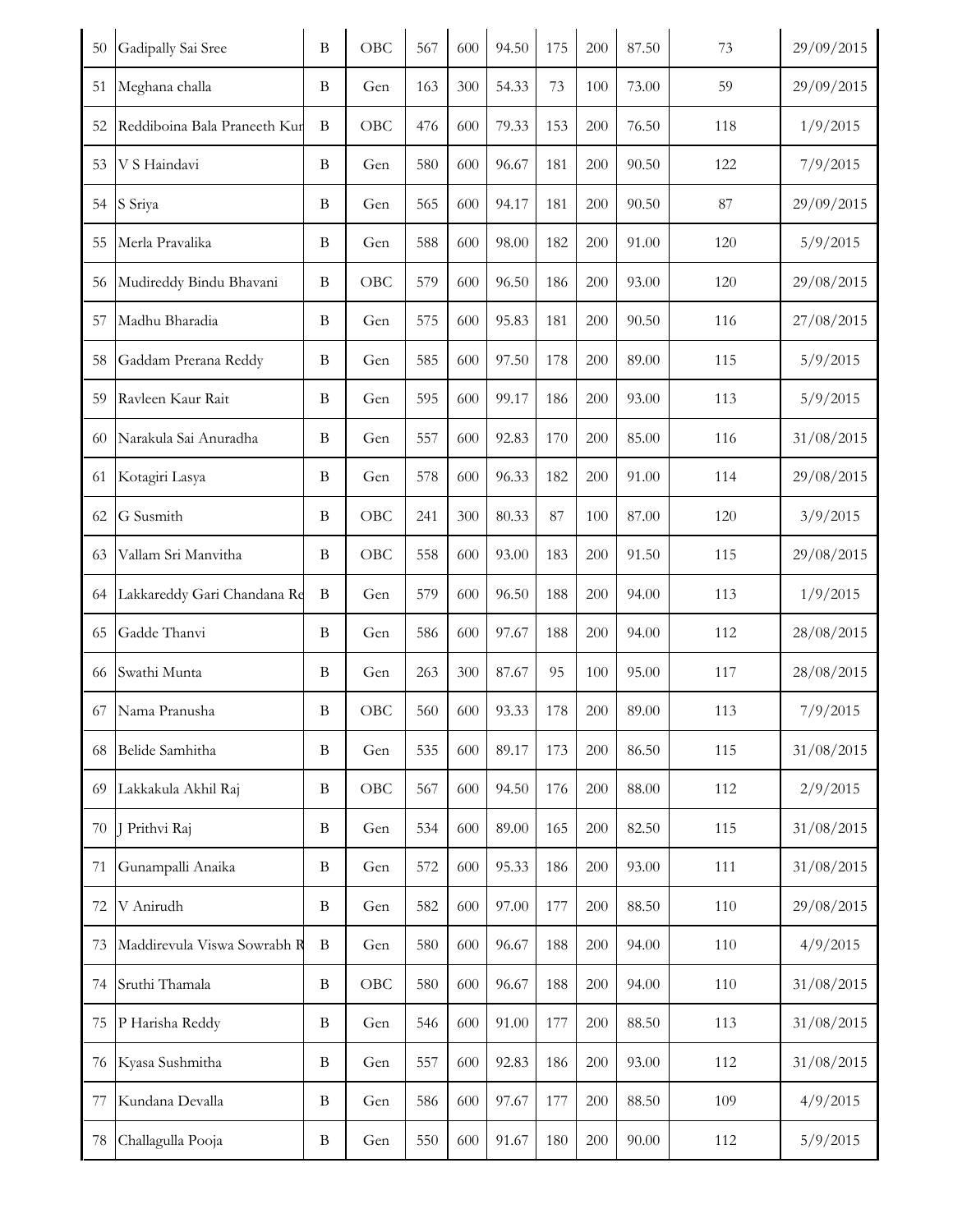| 79                                                                        | Donepudi Sai Akhil          | B              | Gen | 561 | 600 | 93.50 | 169 | 200 | 84.50 | 111              | 3/9/2015   |  |
|---------------------------------------------------------------------------|-----------------------------|----------------|-----|-----|-----|-------|-----|-----|-------|------------------|------------|--|
| 80                                                                        | Yalavarti Sai Himani        | B              | Gen | 285 | 300 | 95.00 | 95  | 100 | 95.00 | 110              | 3/9/2015   |  |
| 81                                                                        | Parimi Vaishnavi            | B              | Gen | 592 | 600 | 98.67 | 172 | 200 | 86.00 | 108              | 3/9/2015   |  |
| 82                                                                        | Ankita Varma                | B              | OBC | 532 | 600 | 88.67 | 170 | 200 | 85.00 | 113              | 29/08/2015 |  |
| 83                                                                        | Vemula Viswa Sai Sandeep    | B              | OBC | 575 | 600 | 95.83 | 180 | 200 | 90.00 | 109              | 3/9/2015   |  |
| 84                                                                        | <b>B</b> Dharani            | B              | Gen | 563 | 600 | 93.83 | 184 | 200 | 92.00 | 110              | 4/9/2015   |  |
| 85                                                                        | Yala Saamya Reddy           | B              | Gen | 511 | 600 | 85.17 | 184 | 200 | 92.00 | 78               | 29/09/2015 |  |
| C - Category - 15% of Management Quota Seats under NRI Students/NRI Wards |                             |                |     |     |     |       |     |     |       |                  |            |  |
| 86                                                                        | Sai Sruthi Regalla          | ${\cal C}$     | Gen | 588 | 600 | 98.00 | 184 | 200 | 92.00 | $\boldsymbol{0}$ | 30/08/2015 |  |
| 87                                                                        | Guna Sai Choudary Vejella   | $\mathsf{C}$   | Gen | 578 | 600 | 96.33 | 172 | 200 | 86.00 | $\theta$         | 30/08/2015 |  |
| 88                                                                        | Pagidipally Manasa          | $\mathsf C$    | Gen | 573 | 600 | 95.50 | 186 | 200 | 93.00 | $\boldsymbol{0}$ | 30/08/2015 |  |
| 89                                                                        | Rudraraju Manojna Sreelekha | $\overline{C}$ | Gen | 541 | 600 | 90.17 | 167 | 200 | 83.50 | $\boldsymbol{0}$ | 30/08/2015 |  |
| 90                                                                        | P Aakanksha Reddy           | $\mathcal{C}$  | Gen | 532 | 600 | 88.67 | 176 | 200 | 88.00 | $\theta$         | 30/08/2015 |  |
| 91                                                                        | Madireddy Ajitesh Reddy     | $\mathsf{C}$   | Gen | 498 | 600 | 83.00 | 178 | 200 | 89.00 | $\theta$         | 30/08/2015 |  |
| 92                                                                        | Maharagni Hrudya Vangmayee  | $\overline{C}$ | Gen | 489 | 600 | 81.50 | 177 | 200 | 88.50 | $\theta$         | 30/08/2015 |  |
| 93                                                                        | Sanjna R Gavini             | $\mathsf{C}$   | Gen | 244 | 300 | 81.33 | 171 | 200 | 85.50 | $\theta$         | 30/08/2015 |  |
| 94                                                                        | Deepanvitha Yeturi          | $\mathcal{C}$  | Gen | 485 | 600 | 80.83 | 155 | 200 | 77.50 | $\boldsymbol{0}$ | 30/08/2015 |  |
| 95                                                                        | Vamsi Manav Parvataneni     | $\mathsf{C}$   | Gen | 209 | 300 | 69.67 | 94  | 100 | 94.00 | $\theta$         | 30/08/2015 |  |
| 96                                                                        | Manvitha Reddy Kolan        | $\mathsf C$    | Gen | 202 | 300 | 67.33 | 83  | 100 | 83.00 | $\boldsymbol{0}$ | 30/08/2015 |  |
| 97                                                                        | <b>B</b> Dinakar Datta      | $\mathsf C$    | Gen | 185 | 300 | 61.67 | 79  | 100 | 79.00 | $\boldsymbol{0}$ | 30/08/2015 |  |
| 98                                                                        | Sai Sohith Goud Balagoni    | $\mathsf C$    | OBC | 183 | 300 | 61.00 | 58  | 100 | 58.00 | $\boldsymbol{0}$ | 30/08/2015 |  |
| 99                                                                        | Rohith Mynampally           | $\mathsf C$    | Gen | 176 | 300 | 58.67 | 69  | 100 | 69.00 | $\boldsymbol{0}$ | 30/08/2015 |  |
|                                                                           | 100 Manoj Reddy Allala      | $\mathsf C$    | Gen | 305 | 600 | 50.83 | 45  | 100 | 45.00 | $\boldsymbol{0}$ | 30/08/2015 |  |

1) Total No. Of intake capacity granted by Medical Council of India: **100**

- 2) Total No. Of students admitted: **100**
- 3) Total No. of students admitted under Govt. Quota:- *<sup>50</sup>*
- 4) Total No. of students admitted under Management Quota:- *<sup>35</sup>*
- 5) Total No. of students admitted under NRI/Foreign/PIO quota:- **15**
- 6) Total No. of students admitted under General Category:- **63**
- 7) Total No. of students admitted under SC Category:- *<sup>07</sup>*
- 8) Total No. of students admitted under ST Category:- *<sup>01</sup>*
- 9) Total No. of students admitted under OBC Category:- **29**